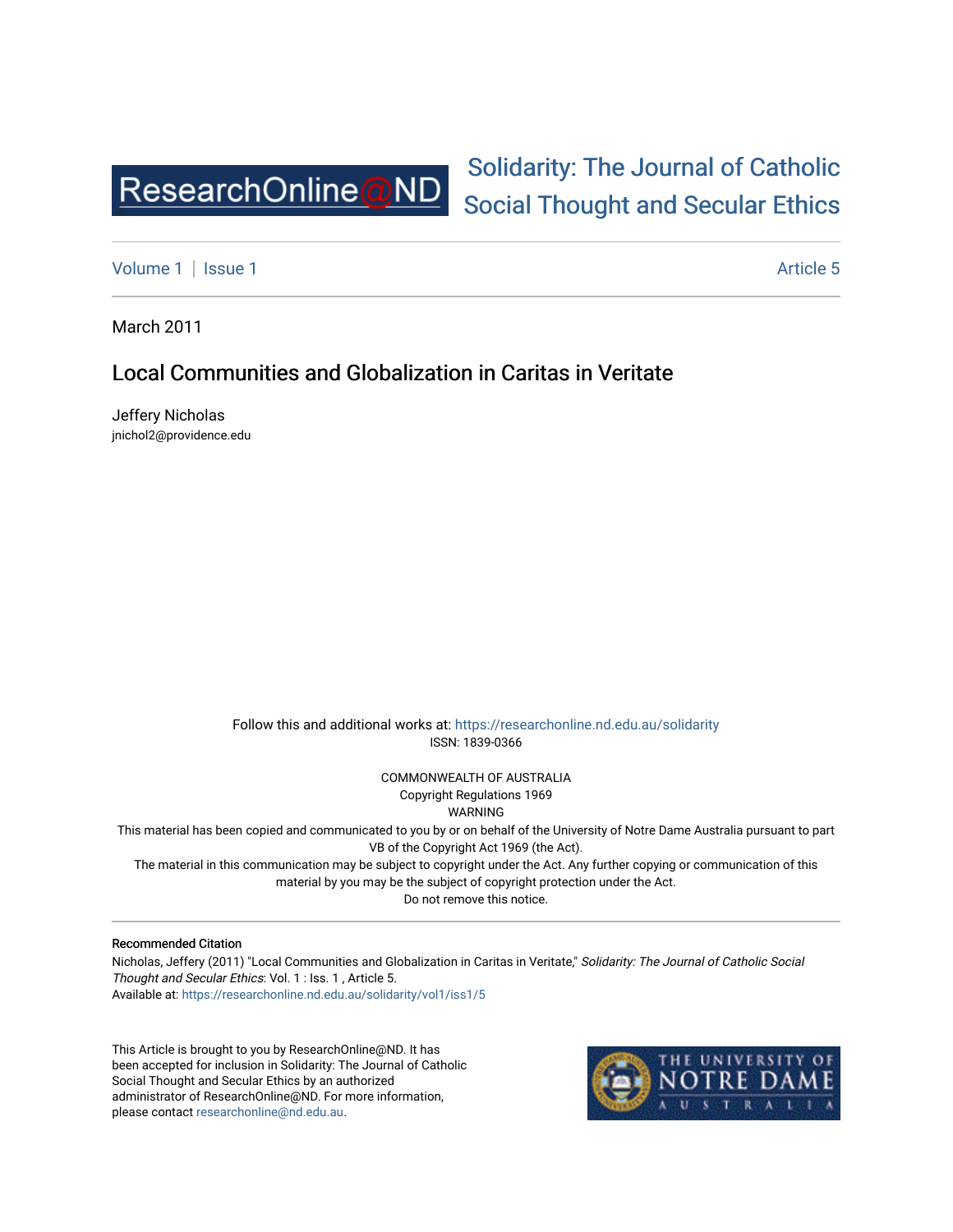## Local Communities and Globalization in Caritas in Veritate

#### **Abstract**

Caritas in Veritate leaves us with a question, Does Benedict XVI see politics as a practice or as an institution? How one answers this question has tremendous implications for how one should address the inequalities of contemporary society and the increasing globalization of the world. Alasdair MacIntyre, for instance, would consider politics to be primarily a practice with a good internal to its activities. This good consists in rational deliberation with others about the common good. If one considers politics an institution, however, as seems to be the case with Jacques Maritain, then one pays less attention to the common good and more attention to the mechanics of the political institution. The difference in understanding goes a long way toward how one conceives of, determines, and achieves the common good, a central task for Catholic social teaching. It also prefigures whether and how one can justify selfsacrifice for the common good, demanded of police officers and soldiers, for instance, as well as whether and how one prioritizes the practices of a given political community. Caritas in Veritate (CIV) brings to the forefront issues of self-sacrifice and prioritization of practices at the global level. This paper shall address the position Benedict XVI lays out on globalization with reference to a global politics through the lens of the common good and the distinction between practice and institution.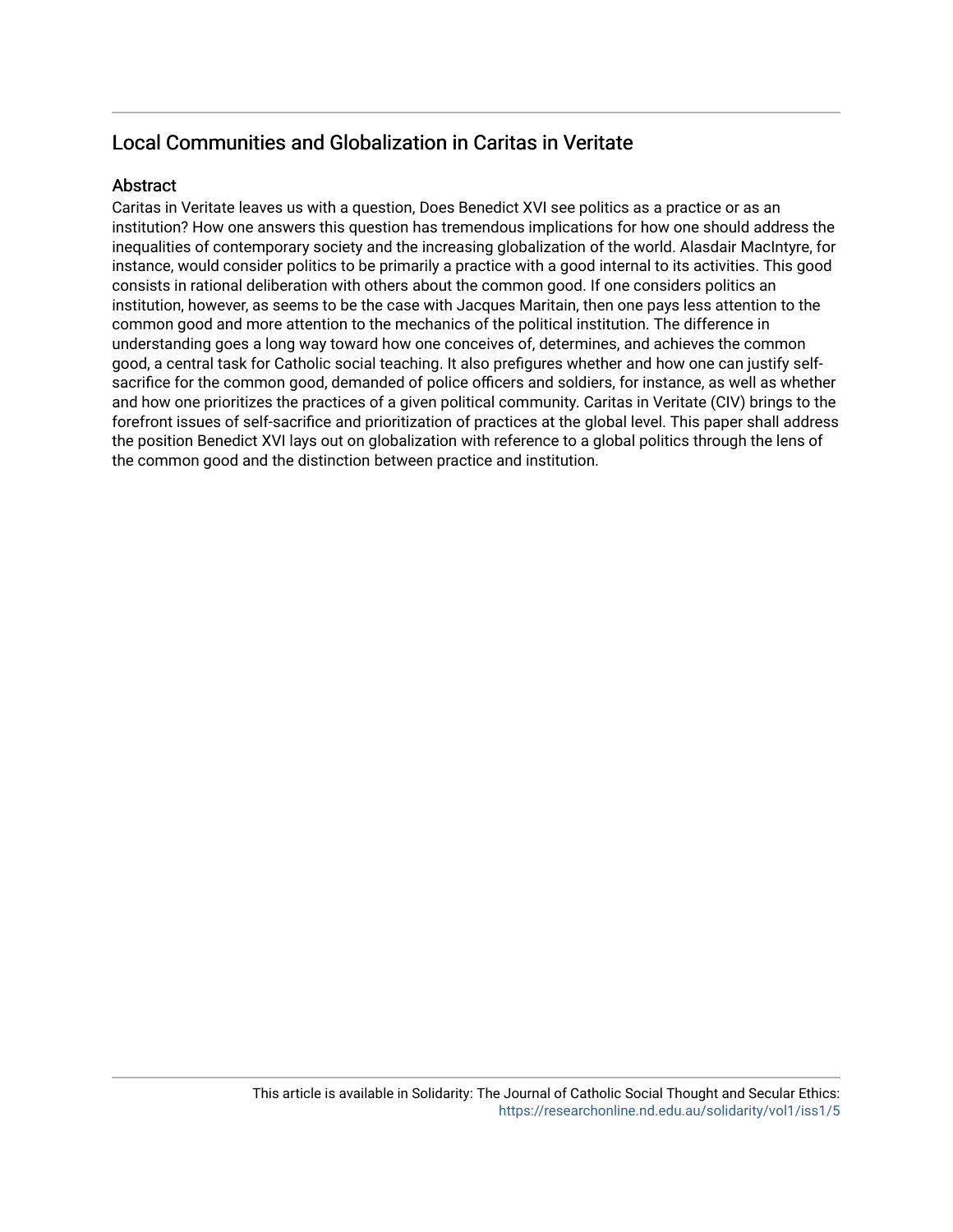#### **Local Communities and Globalization in** *Caritas in Veritate*

Jeffery Nicholas

#### **Introduction**

*Caritas in Veritate* leaves us with a question, Does Benedict XVI see politics as a practice or as an institution? How one answers this question has tremendous implications for how one should address the inequalities of contemporary society and the increasing globalization of the world. Alasdair MacIntyre, for instance, would consider politics to be primarily a practice with a good internal to its activities. This good consists in rational deliberation with others about the common good. If one considers politics an institution, however, as seems to be the case with Jacques Maritain, then one pays less attention to the common good and more attention to the mechanics of the political institution. The difference in understanding goes a long way toward how one conceives of, determines, and achieves the common good, a central task for Catholic social teaching. It also prefigures whether and how one can justify self-sacrifice for the common good, demanded of police officers and soldiers, for instance, as well as whether and how one prioritizes the practices of a given political community. *Caritas in Veritate* (*CIV*) brings to the forefront issues of self-sacrifice and prioritization of practices at the global level. This paper shall address the position Benedict XVI lays out on globalization with reference to a global politics through the lens of the common good and the distinction between practice and institution.

In short, Benedict XVI shares with Maritain a reliance on an important citation from St. Thomas. Maritain uses the claim that the individual is not committed to political society according to everything she is. Rather, Maritain claims, not only that the individual is anterior to society, but also that the *summum bonum* – the highest good – is an individual, not a communal, good. His reliance on this claim opens the door for MacIntyre to criticize Maritain's political society for failing to justify self-sacrifice or prioritize goods. I shall argue that, even though Benedict XVI cites the same passage that undergirds Maritain's individualism, he does not in fact fall to MacIntyre's initial criticism of Maritain. Benedict XVI conceives of the human person as a member of a family, not in terms of part to whole, but in terms of a whole belonging to a larger whole and seeking the common good.

Centralizing the importance of the human family, in *CIV* Benedict XVI is able to call for a global political government with teeth. We are challenged to become protagonists of globalization rather than its victims. Once more, however, one should carefully consider the common good. Even if Benedict XVI's understanding of the human being is not individualist, he needs a more elegant understanding of politics as practice by which to accomplish his goals. Recognizing the human being's relational character, MacIntyre would encourage us to engage in local communities rather than relying on global government to satisfy human ends or bring us closer to the ultimate end of human life. In fact, when families are engaged in healthy relationships with local communities they have a better chance of supporting and empowering individuals to become rational deliberators and, thus, protagonists of globalization. Thus, while Benedict XVI rightly challenges us to become protagonists of globalization, his account requires a correction from MacIntyre to set up the real possibilities of that happening in the face of the present barbarism.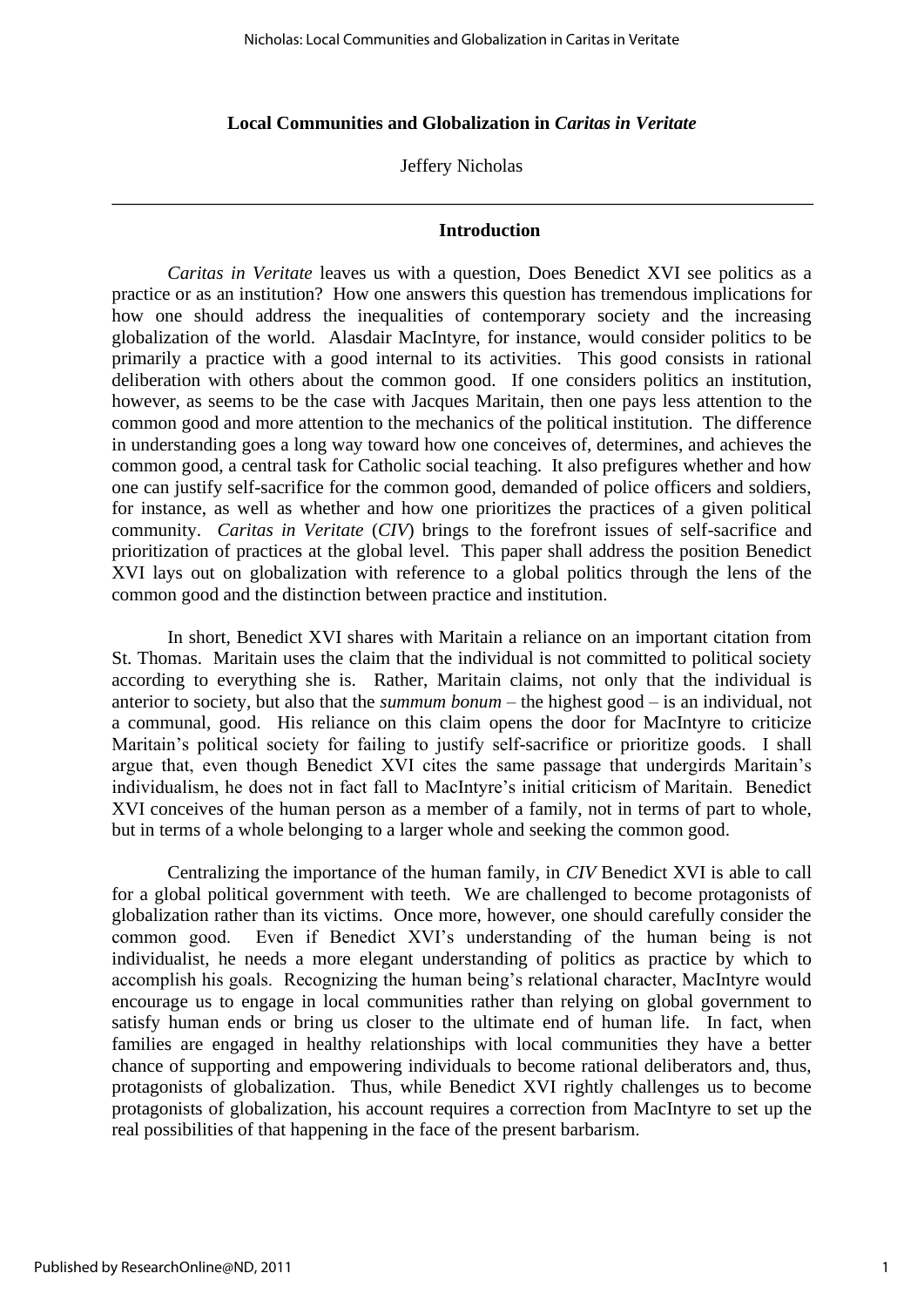#### **1: Benedict XVI and the Human Family**

In chapter five of *CIV*, "The Cooperation of the Human Family," Benedict XVI lays out his notion of the relational nature of the human being. He situates his understanding of the human being within a discussion of the poverty that attends isolation. "One of the deepest forms of poverty a person can experience is isolation".<sup>1</sup> Other forms of poverty, according to Benedict, arise out of isolation – "from not being loved or from difficulties in being able to love." Sin entered the world from a rejection of God's love, which comes from "man's basic and tragic tendency to close in on himself, thinking himself to be selfsufficient."

Today, however, human beings are much more integrated than in the past. "The explosion of worldwide interdependence," or globalization, constitutes the new feature of the progress of humanity. Cultures interact more easily than at any other time.<sup>2</sup> Further, "humanity itself is becoming increasingly interconnected; it is made up of individuals and peoples to whom this process should offer benefits and development … the breaking down of borders is not simply a material fact; it is also a cultural event both in its causes and its effects".<sup>3</sup>

While social integration and globalization, especially on the economic level define our reality, Benedict XVI says we must transform this apparent integration "into true communion." "The risk of our time is that the de facto interdependence of people and nations is not matched by ethical interactions of consciences and minds that would give rise to truly human development".<sup>4</sup> International trade limits the sovereignty of nations.<sup>5</sup> Integral human development – the theme of *CIV* – requires "recognition that the human race is a single  $family$ ".<sup>6</sup> Individuals must realize that human solidarity imposes duties on them.<sup>7</sup> Importantly, the economy, as a sector of human activity, "needs ethics in order to function correctly".<sup>8</sup> The common good, then, must include the whole human family.<sup>9</sup>

Under Benedict XVI's vision of the human family lies a conception of the human person as relational. Human beings are defined through interpersonal relations. One matures authentically through living out these relations. The human person establishes her worth, not through isolated activity, but through relating to others. Benedict is quick to point out that Christian revelation prevents any too easy accommodation with totalitarian forms of society. The Christian community does not absorb the individual but values the individuals as someone in relation to community – that is, "a relation between one totality and another."

Those familiar with Thomistic thought in the twentieth-century will hear echoes of the philosophy of Jacques Maritain. Where Benedict writes of a relationship between one totality and another, Maritain writes of a relationship between wholes. Moreover, in *CIV* Benedict XVI cites a passage that undergirds Maritain's Thomistic liberalism, and one which proved subject of much debate. Using Thomas Osborne's analysis in "MacIntyre, Thomism, and the

- 4 *Ibid.*, n.9
- 5 *Ibid.*, n.24
- 6 *Ibid.*, n.53
- 7 *Ibid.*, n.43 8 *Ibid.*, n.45
- 9 *Ibid.*, n.7

<sup>1</sup> Benedict XVI, *Caritas in Veritate*, 2009, n.55

<sup>2</sup> *CIV*, n.26

<sup>3</sup> *Ibid.*, n.42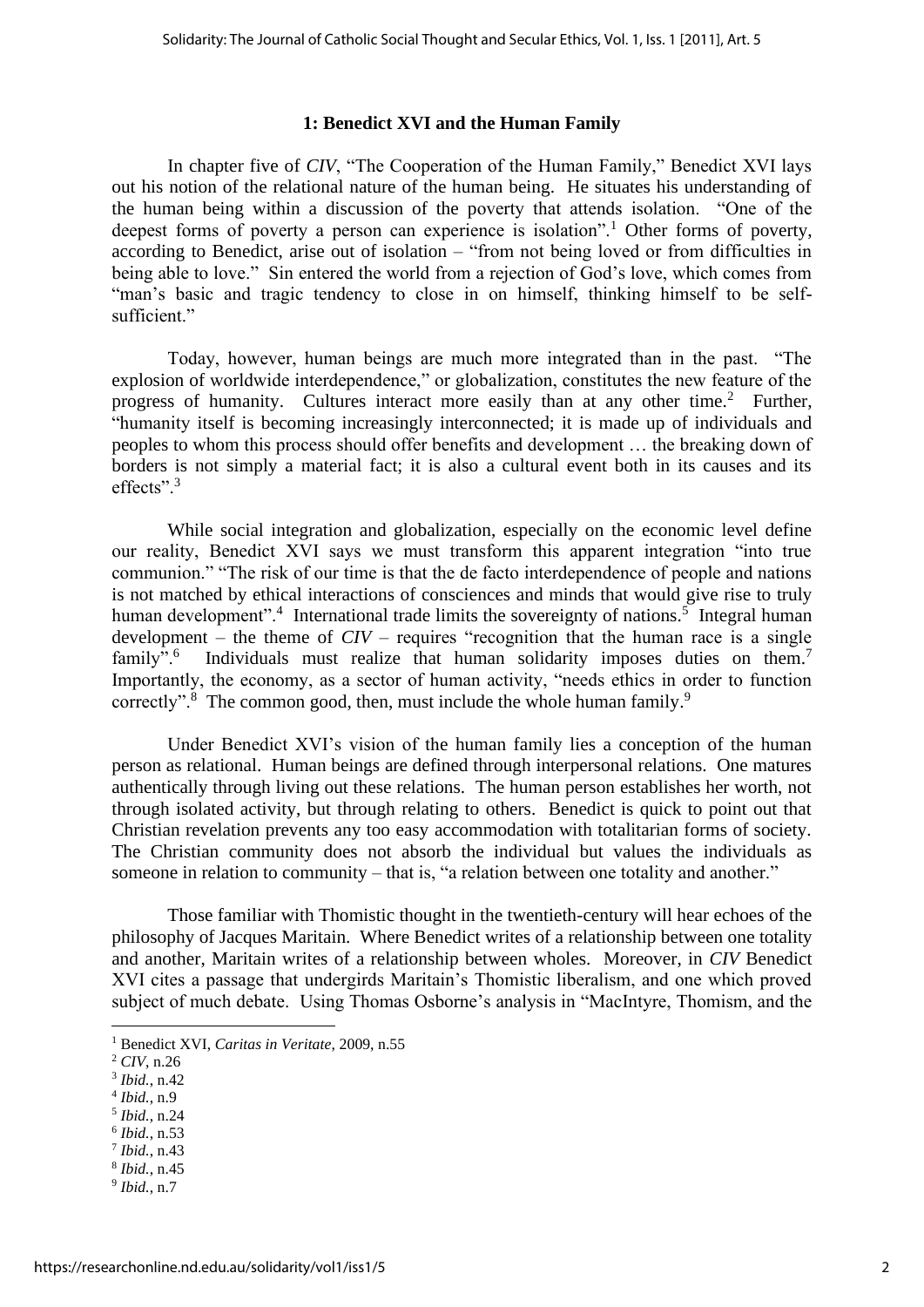Contemporary Common Good,"<sup>10</sup> I shall examine this debate briefly to show what results if one were to interpret Benedict XVI along the same lines as Maritain and then suggest that this is an incorrect interpretation of Benedict. Rather, Benedict XVI calls us to recognize our human family and develop global government to address human needs. I shall argue that MacIntyre's recommendation of local communities provides a more fruitful path to becoming protagonists of globalization.

### **2: Maritain, The Human Person, and the Common Good**

Maritain distinguishes two aspects of the human being: the individual and the personal. The human being is individual according to his/her material self.<sup>11</sup> This claim follows from an Aristotelian-Thomistic metaphysics. According to an Aristotelian-Thomistic metaphysics, human beings are the kind of beings they are – i.e. human – because we share in the same form, human. However, each human being is a separate, individual human being because we are distinguished by matter. I consist, not simply of spirit, but of spiritinforming-this-matter, and it's my material reality that, at first, distinguishes me from you.<sup>12</sup>

According to Maritain, though, the human being is also "person" due to his/her spiritual reality. Unlike material individuality that excludes us from others, person, or spirit, expresses itself to others. Maritain defines the person as a term of "independence, as a reality which, subsisting spiritually, constitutes a universe unto itself, a relatively independent whole".<sup>13</sup> The person, then is "a whole, an open and generous whole".<sup>14</sup> One might say, the human being is a totality.

Maritain, however, favors no state totalitarianism. Using Thomistic metaphysics, he wants to strike a balance between anarchical individualism and state totalitarianism. Though the person wants to be part of society, the person by no means is "in society in the way in which a part is in a whole and treated in society as a part in the whole".<sup>15</sup> Rather, Maritain distinguishes between a human being belonging to society according to his entire being and being fully committed to the whole of society. "[A]lthough man in his entirety is engaged as a part of political society (since he may have to give his life for it), he is not a part of political society by reason of his entire self and all that is in him. On the contrary, by reason of certain things in him, man in his entirety is elevated above political society".<sup>16</sup> Maritain cites a clause from the Summa Theologica I-II, q. 21, a. 4, ad. 3, the same clause that Benedict XVI makes use of 63 years later in *CIV*. "Man is not ordained to the body politic, according to all that he is and has." $17$ 

<sup>&</sup>lt;sup>10</sup> T. Osborne, 'MacIntyre, Thomism, and the Common Good', in Kelvin Knight and Paul Blackledge (eds.), *Revolutionary Aristotelianism* (Stuttgart: Lucius and Lucius, 2008), pp. 75-90

<sup>&</sup>lt;sup>11</sup> J. Maritain, *The Person and the Common Good* trans. John J. Fitzgerald, (Notre Dame, IN: University of Notre Dame Press, 2002), p.36

 $12$  This metaphysical analysis leads St. Thomas into some interesting speculations about separate identity between the period of our death and the resurrection. Confer, for instance, W. Norris Clarke, *The One and the Many: A Contemporary Thomistic Metaphysics* (Notre Dame, IN: University of Notre Dame Press, 2001)

<sup>13</sup> Maritain, *op. cit.,* p.40

<sup>14</sup> *Ibid.,* p.59

<sup>15</sup> *Ibid.,* p.58

<sup>16</sup> *Ibid.,* p.71

<sup>17</sup> Benedict XVI cites the Latin: "*Homo non ordinates ad communicate politicam secundum se totum et secundum omnia sua."*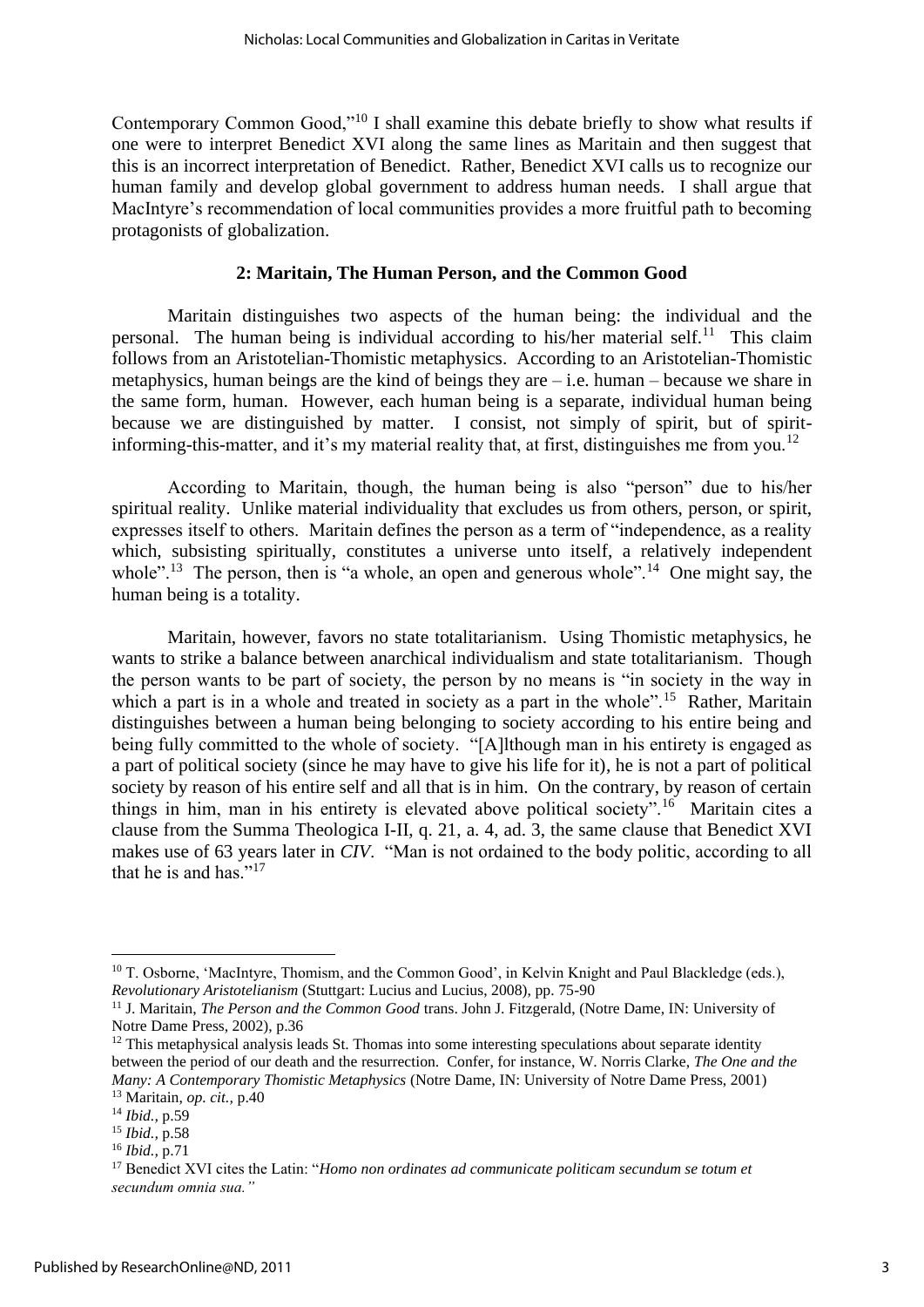According to Thomas Osborne, "Maritain attempts to support a liberal democracy with an alternative account of the common good ... by arguing that for Thomas Aquinas the individual has priority over the state".<sup>18</sup> Because human beings are persons, Maritain concludes, according to Osborne, that "each human being has an individual good which is superior to that of any whole".<sup>19</sup> More importantly, one can interpret Maritain plausibly to hold that the individual person has priority over the common good.

Osborne is right. Maritain declares, for instance, that a society of free persons must be personalist

because it considers society to be a whole composed of persons whose dignity is anterior to society and who, however indigent they may be, contain within their very being a root of independence and aspire to ever greater degrees of independence until they achieve that perfect spiritual liberty which no human society has within its gift. $20$ 

Maritain argues, then, that, as a person, the human being stands above the political good even if, as a material political being, the human being is subservient to the common good. The human person is engaged in his entirety in political society because said society may require him to sacrifice his life for it. Yet, by her whole being, the person is elevated above political society. For Osborne, the position that Maritain lays out falls to the same critique that Alasdair MacIntyre makes of the modern liberal society. That criticism consists of two parts.

First, the contemporary nation-state relies on the self-sacrifice of individuals in the roles of police officers, fire fighters, and soldiers. Yet, the nation-state "presents itself as a kind of utility company," providing material goods for its members. Such a conception does not, according to MacIntyre, give the individual something to die for. $21$  Second, the contemporary nation-state must place value on "different kinds of practices and indeed on human life".<sup>22</sup> Osborne provides the example of safety regulations. Such safety regulations include costs (value) that bureaucrats establish. In setting such costs, however, the bureaucrats favor some practices over others.

Maritain, as already noted, holds that the state can require the individual to sacrifice his life for the common good. He goes further. Because the individual human being depends on society to make up for his material deficiencies – for example, by teaching the mathematician mathematics – the state can require that the mathematician teach mathematics.<sup>23</sup> On the other hand, the state cannot force the mathematician to teach or embrace mathematics that he does not hold as true. Further, providing someone with education in mathematics, or other utility services, will not justify the state in requiring individuals to sacrifice their lives for the state.<sup>24</sup> At this level, MacIntyre might grant that the individual under Maritain's political philosophy would in fact teach mathematics.

<sup>18</sup> Osborne, *op. cit.,* p.72

<sup>19</sup> *Ibid.*

<sup>&</sup>lt;sup>20</sup> Maritain, *The Rights of Man and Natural Law*, trans. Doris C. Anson. (NY: Charles Scribner's Sons, 1947), p.20

<sup>21</sup> Osborne, *op. cit.,* p.78

<sup>22</sup> *Ibid.*

<sup>23</sup> Maritain, *The Person and the Common Good*, pp.73-4

<sup>24</sup> Osborne, *op. cit.,* p.84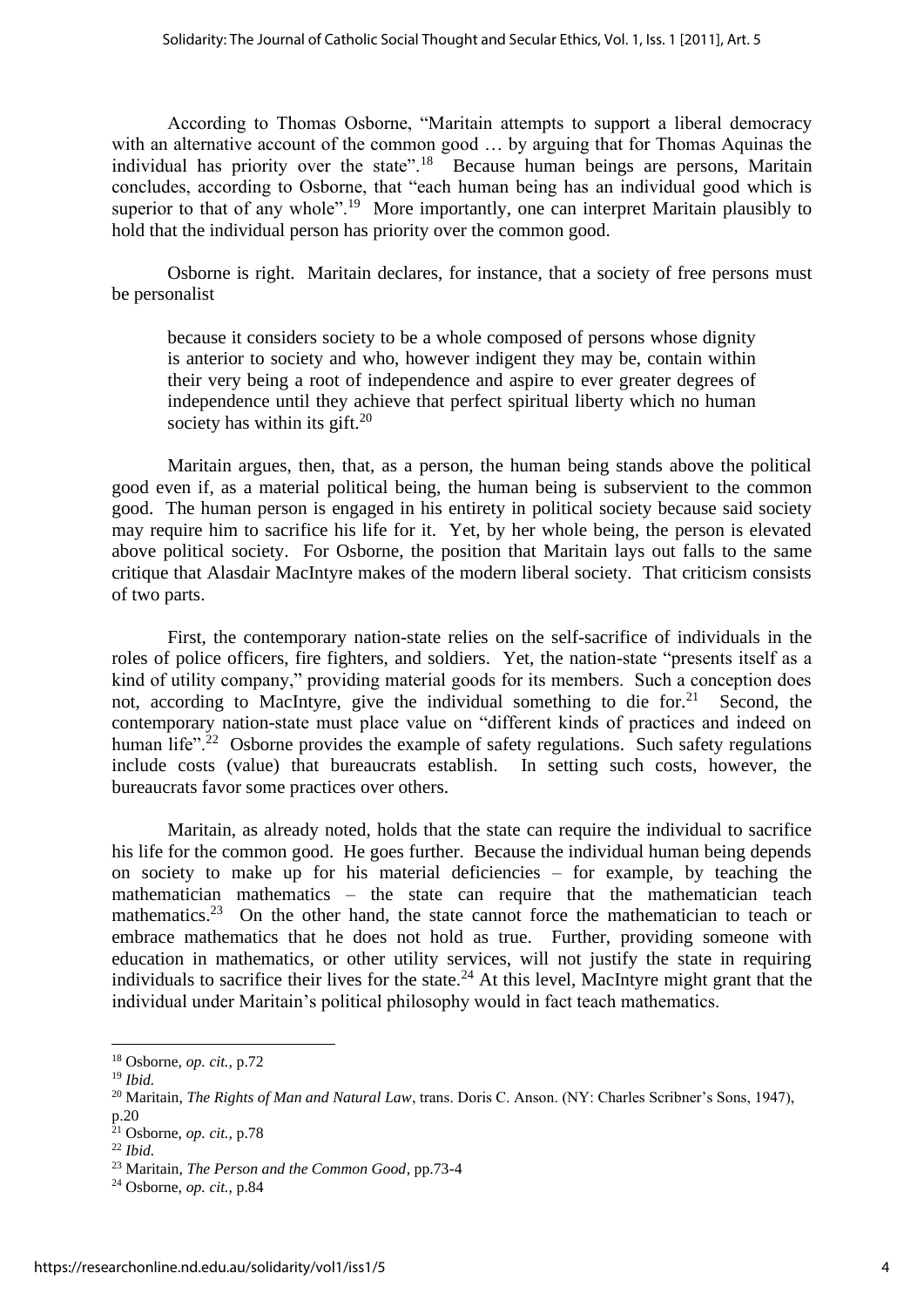The problem goes deeper, however. A political community operating under Maritain's political philosophy would not be able to prioritize practices.<sup>25</sup> That is, it cannot justify requiring the mathematician to teach philosophy. To do so would require it to affirm that the good of the individual is subordinate to the common good. Consider, for instance, the case of someone who studies mathematics, not to teach, but to develop a closer relationship to God. This mathematician may consider teaching to be antithetical to growing closer to God because that activity would require her to spend less time getting closer to God. Because Maritain argues that the human person is not wholly part of the political state, he is open to this sort of criticism. His prioritization of the individual over the state undermines the development of the virtues and undermines the pursuit of the human good. The development of virtues and the pursuit of the human good require, on MacIntyre's Aristotelian-Thomistic account, a society that can both justify itself to the point of death to the citizen and must prioritize or order practices according to the common good.<sup>26</sup>

#### **3: Benedict XVI, Maritain, and the Human Family**

When we consider the problems with Maritain's political philosophy, we might question whether they are inherent to any Thomistic political philosophy or whether they result from a mis-interpretation of St. Thomas. This question becomes all the more important for trying to grasp Benedict XVI's political philosophy as laid out in *CIV* given his reliance on the same key passage from ST. I-II q. 21, a. 4, ad. 3. Osborne draws on Charles De Koninck's interpretation of this passage, in "In Defense of St. Thomas,"<sup>27</sup> to argue that Thomas is not supporting individualism here. "According to De Koninck, Thomas is saying that humans are only partially ordered to the political common good because the political common good is not the ultimate end of human beings".<sup>28</sup>

Let's consider the context of the citation from the Summa. Question 21 concerns the merits and demerits of human action. In article four, Thomas asks whether a human action is meritorious or demeritorious before God as regards good or evil. Article four follows article three that asks whether an action is meritorious or not with respect to good and evil. Thomas answers that an action receives merit or demerit with respect to justice. Justice, however, concerns one's relationship to others. So actions are approved of or disapproved of on the basis of whether they help or hurt others.

Article four follows from article three because one wants to know whether such actions in community also receive approbation or condemnation from God with respect to their good and evil. Question 21, a. 4, ad 3, then, addresses, not simply the relationship of the individual to political community, i.e. justice, but the merits of an action in a political community with respect to God. Thomas writes

I answer that, a human action, as stated above [Article 3], acquires merit or demerit, through being ordained to someone else, either by reason of himself,

<sup>25</sup> *Ibid.,* p.82

<sup>&</sup>lt;sup>26</sup> *Ibid.*, p.78; cf: A MacIntyre, 'Politics, Philosophy, and the Common Good', & MacIntyre, 'Theories of Natural Law in the Culture of Advanced Modernity', in Edward McLean (ed.), *Common Truths: New Perspectives on Natural Law*, (Wilmington, DC: Intercollegiate Studies Institute, 2000) pp. 91-115 <sup>27</sup> C. De Koninck, 'In Defense of St. Thomas; A Reply to Father Eschmann's Attack on *The Primacy of the Common Good*', in Ralph McInerny (ed.), *The Writings of Charles De Koninck* vol. II, pp. 205-365 <sup>28</sup> Osborne, *op. cit.,* p.77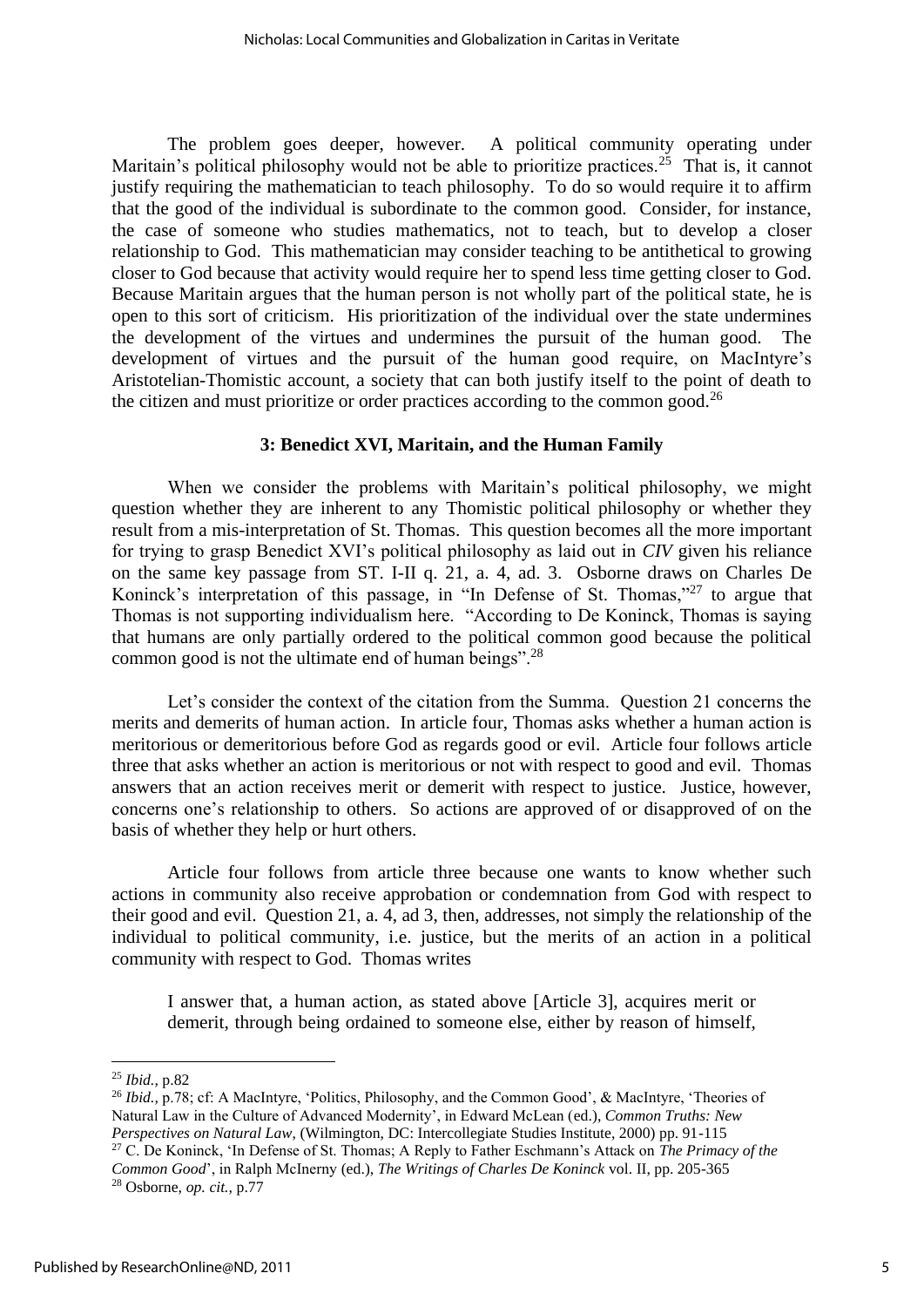or by reason of the community: and in each way, our actions, good and evil, acquire merit or demerit, in the sight of God. On the part of God Himself, inasmuch as He is man's last end; and it is our duty to refer all our actions to the last end, as stated above.<sup>29</sup>

This answer rests on the claim in sentence two: "not all human actions are ordained to God." No human actions are ordained to something other than God – the body politics or other individuals or something else.

The particular phrase that both Maritain and Benedict XVI cite come from article four, ad 3, where Thomas replies to an objection he entertains in setting up the question. The objection – that is, the actions do not have to be referred to God in order to be deemed meritorious or not – reads "Further, a [human](http://www.newadvent.org/cathen/09580c.htm) action acquires [merit](http://www.newadvent.org/cathen/10202b.htm) or demerit through being ordained to someone else. But not all [human](http://www.newadvent.org/cathen/09580c.htm) actions are ordained to [God.](http://www.newadvent.org/cathen/06608a.htm) Therefore not every [good](http://www.newadvent.org/cathen/06636b.htm) or [evil](http://www.newadvent.org/cathen/05649a.htm) action acquires [merit](http://www.newadvent.org/cathen/10202b.htm) or demerit in [God's](http://www.newadvent.org/cathen/06608a.htm) sight." Thomas thus replies:

[Man](http://www.newadvent.org/cathen/09580c.htm) is not ordained to the body politic, according to all that he is and has; and so it does not follow that every action of his acquires [merit](http://www.newadvent.org/cathen/10202b.htm) or demerit in relation to the body politic. Yet, all that [man](http://www.newadvent.org/cathen/09580c.htm) is, and can, and has, must be referred to [God:](http://www.newadvent.org/cathen/06608a.htm) and therefore every action of [man,](http://www.newadvent.org/cathen/09580c.htm) whether [good](http://www.newadvent.org/cathen/06636b.htm) or bad, acquires [merit](http://www.newadvent.org/cathen/10202b.htm) or demerit in the sight of [God,](http://www.newadvent.org/cathen/06608a.htm) as far as the action itself is concerned.

For Thomas, the human being belongs in all that she "is and can and has" to God. All human actions are judged according to that relationship and are, thus, meritorious or not according to that relationship. Maritain interprets this passage to mean, as discussed above, that the human individual relates to God as final end as an individual final end. De Koninck, however, holds that this means only that God is the common good of humanity – of all human beings. Thomas does not support a conception of the individual over the common good. Rather, he supports a view that humanity's highest end – God – is a common good of humanity. All actions, even those in the political state and in light of the common good, are judged, primarily, with respect to God as final end.<sup>30</sup>

Does Benedict XVI, in citing the same section of the Summa, understand the individual's relationship to the state the same way Maritain does? Arguably not.

Benedict XVI cites with the passage from the Summa a passage from Thomas' Commentary on the Sentences of Peter Lombard. That passage properly translated reads, "the order of the part is opposed to the order of the whole."<sup>31</sup> This section of the Commentary concerns the relationship between the soul and human nature. Thomas asserts that "the spirit is part of human nature." Thus, spirit is not a part opposed to the whole human being – something separate and distinct. Rather, the spirit belongs to the whole of human nature. Thus, for Thomas, "it is not possible to speak of the soul separate from the body" or the body separate from the soul. We might say, using Benedict XVI's words, that the soul is not isolated from the body or from the person.

<sup>29</sup> St. Thomas Aquinas, *Summa Theologia,* I-II, Q.19 Art.10

<sup>&</sup>lt;sup>30</sup> I want to thank Christopher Lutz for guidance in understanding this debate and the relevant passage from St. Thomas.

<sup>&</sup>lt;sup>31</sup> Thanks to Gerald Twaddell for research assistance in locating the Latin edition of this text and to Linda Showman for help in translating this passage.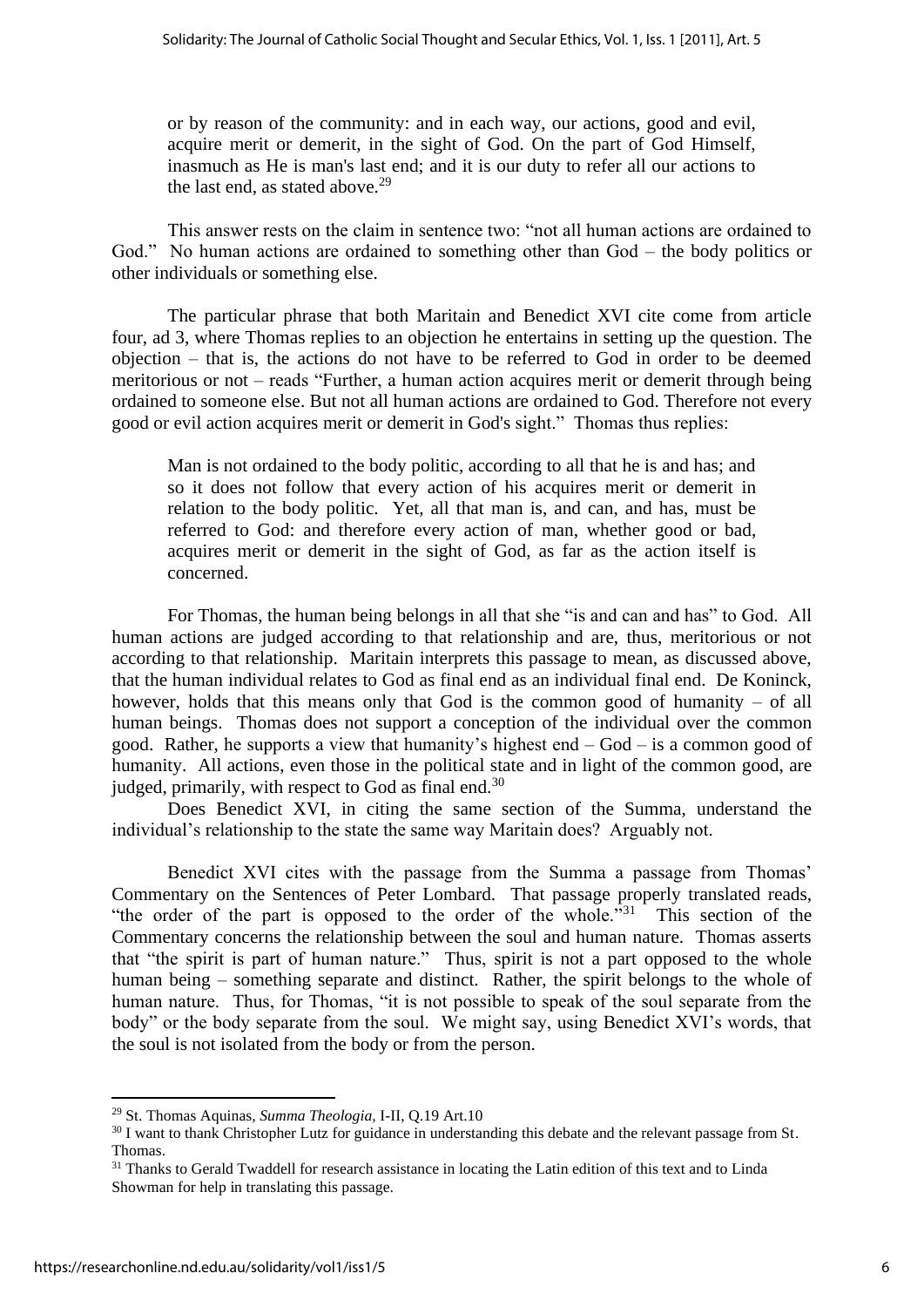Benedict, then, wants to motivate a metaphysics of the relations between human persons. The "human community does not absorb the individual, annihilating his autonomy, as happens in various forms of totalitarianism, but rather values him all the more because of the relation between the individual and community is a relation between one totality and another".<sup>32</sup>

In short, Benedict XVI implies that human beings are related to each other as wholes in a family seeking God as the common good. Throughout *Caritas in Veritate*, Benedict XVI speaks of the human family.<sup>33</sup> He writes more, in fact, about the human family than he does about families *per se*. The cooperation of the human family in the face of globalization proves to be of utmost importance for Benedict XVI. He rightly fears that this understanding of family can be misinterpreted to support a totalitarian form of community or government. He is one with Maritain there. Yet, Benedict XVI wants, not to prioritize the individual over the community, but to establish the relational nature of human beings in the face both of totalitarianism and rampant individualism. Our common good is the good of the one human family.<sup>34</sup>

This understanding of the human person as relational and of human beings constituting one global human family underlies Benedict XVI's call for us to become protagonists of globalization. "To take a stand for the common good is on the one hand to be solicitous for, and on the other hand to avail oneself of, that complex of institutions that give structure to the life of society, juridically, civilly, politically, and culturally, making it the polis, or 'city.'" This stand defines "the institutional path – we might also call it the political path" which will contribute "to the building of the universal *City of God*, which is the goal of the history of the human family".<sup>35</sup> Echoing John XXIII, Benedict XVI envisions this institutional path as giving rise to a global government.

In the face of the unrelenting growth of global interdependence, there is a strongly felt need, even in the midst of global recession, for a reform of the United Nations Organization, and likewise the economic institutions and international finance, so that the concept of the family of nations can acquire real teeth. One also senses the urgent need to find innovative ways of implementing the principle of responsibility to protect and of giving poorer nations an effective voice in shared decision-making … there is an urgent need of a true world political authority.<sup>36</sup>

This authority must, of course, be regulated by law and seek the common good under the principles of solidarity and subsidiarity. Moreover, it needs to be universally recognized as having authority and given effective power to achieve its goals and "ensure compliance with its decisions."

One can recognize the ideal which Benedict XVI lays down. Obviously no nationstate or religious body has the moral or political authority to lay down the law. Nor does any, despite the delusions of the United States, have the real power to achieve its goals or ensure compliance. While the ideal is pretty, if one follows MacIntyre's criticism of modern nation-

<sup>32</sup> *CIV*, n.53

<sup>33</sup> *Ibid.,* n.7, 13, 33, 42, 53, 54, 57

<sup>34</sup> *Ibid.,* n.53

<sup>35</sup> *CIV*, n.7

<sup>36</sup> *CIV*, n.67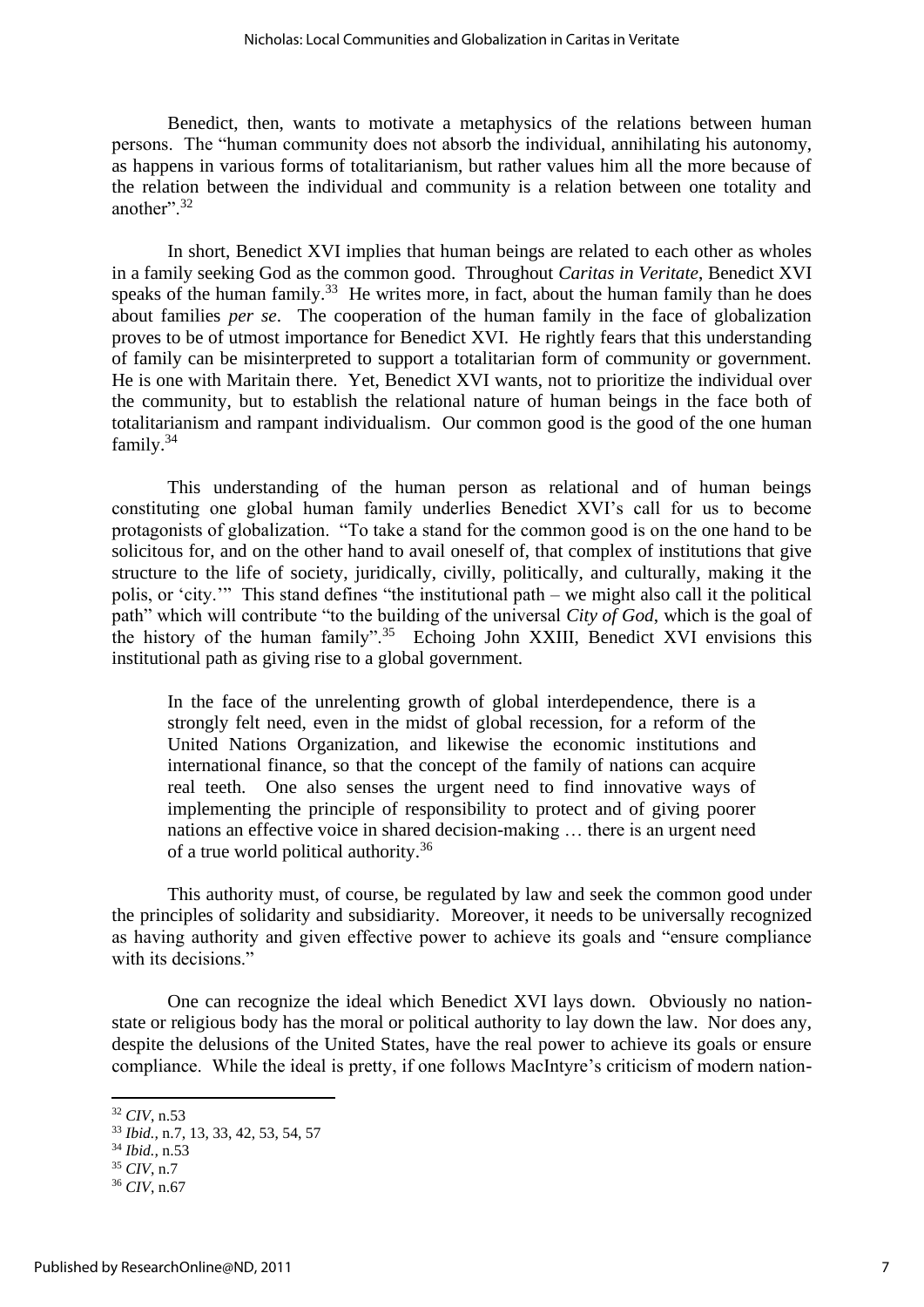states, Benedict XVI's one world government comes up short. We should, instead of turning to a global government, turn to local communities to support integral human development.

#### **4: MacIntyre's Local Communities: An Attempt at Synthesis**

I do not want to be too quick here in asserting MacIntyre's solution. Osborne, whose critique of Maritain I followed, holds that a similar critique applies to MacIntyre. For Osborne, when MacIntyre writes about local communities, he writes about "'workplaces, schools, parishes, trade union branches, adult education classes, and the like"<sup>37</sup> For Osborne, because MacIntyre identifies local communities as workplaces, schools, parishes, etc., MacIntyre succumbs to the two criticisms he makes of nation-states. "[N]one of these local communities is concerned with the good life as a whole … the local community's weakness in ordering practices is similar to that of the contemporary nation-state".<sup>38</sup>

Further, according to Osborne, MacIntyre's local communities cannot require the loyalty of a soldier or a police officer to the extent that it can justify the self-sacrifice of the soldier or police officer. Thus, Osborne writes, "MacIntyre discusses several kinds of local communities, but none of them obviously should have coercive force".<sup>39</sup> Osborne continues

MacIntyre does recognize that members of local communities will have to participate in conflicts between nation-states, but he does not indicate how this participation should occur. Should an individual fishing crew decide to sign up in a war against totalitarian aggression? Should such deliberation be assigned to a sports club or the members of a factory? $40$ 

Given the examples Osborne uses, parishes and schools, on the one hand, and fishing crews and sports clubs, on the other, his argument against MacIntyre appears convincing. If MacIntyre in fact identifies the local communities that he prizes as sports clubs and parishes, or work places and fishing crews, then he could not and should not expect such "local communities" either to be able to prioritize practices or to require the self-sacrifice of members for the good of the community.

MacIntyre, however, does not identify local communities as fishing crews and parishes. Rather, he identifies local communities as defined by shared deliberation that includes various institutions and associations. If we examine the passage from which Osborne derives his list of MacIntyrean local communities, we see that MacIntyre has been misread.

If then the nation-state cannot provide a form of association directed towards the relevant type of common good, what of the family? Families at their best are forms of association in which children are first nurtured, and then educated for and initiated into the activities of the adult world in which their parent's participatory activities provide them both with resources and models. It follows that the quality of life of a family is in key part a function of the quality of relationships of the individual members of the family to and in a variety of other institutions and associations: workplaces, schools, parishes,

<sup>37</sup> Osborne, *op. cit.,* p.78 & 84

<sup>38</sup> *Ibid.,* p.84

<sup>39</sup> *Ibid.,* p.86

<sup>40</sup> *Ibid.,* p.86-7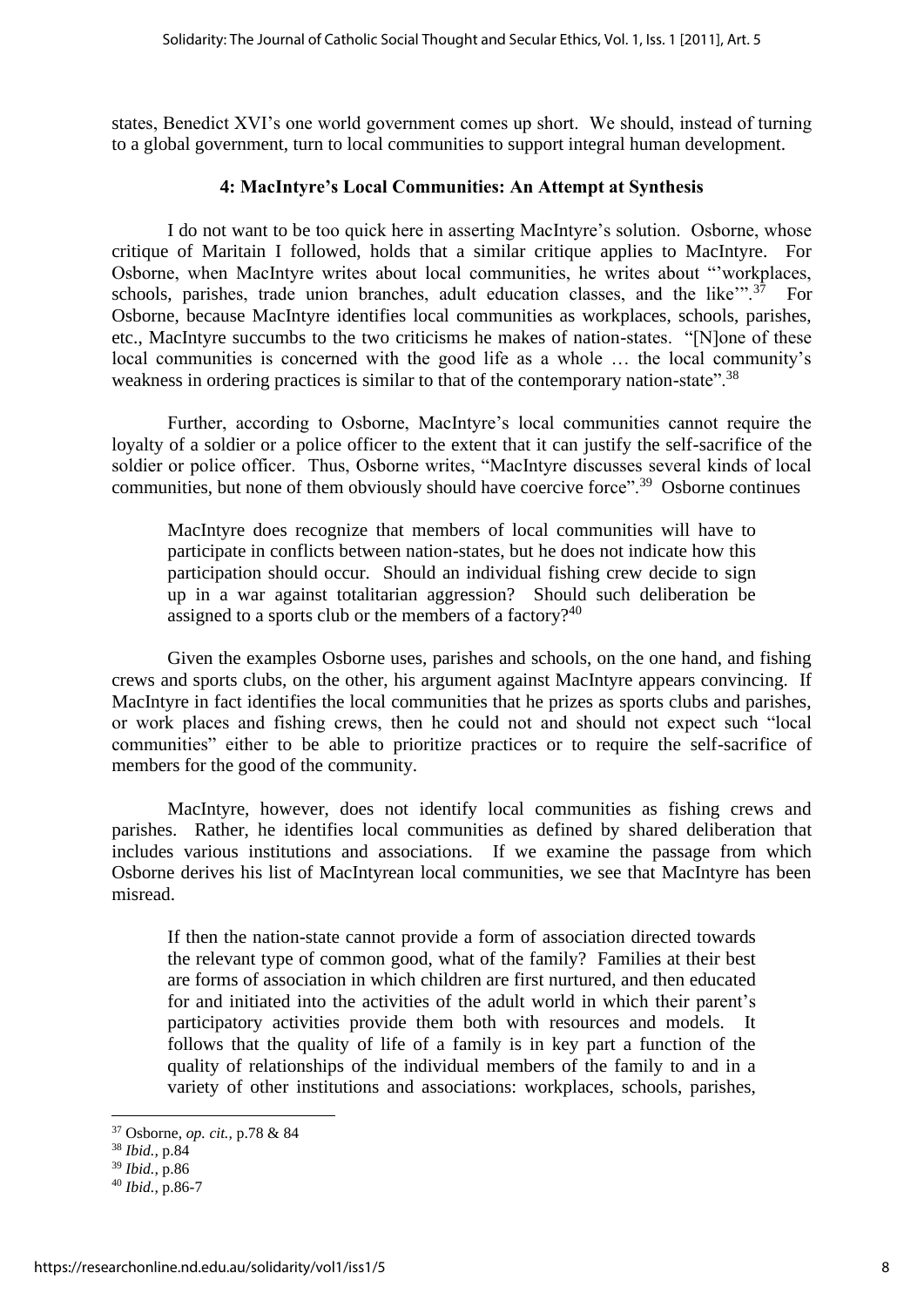sports clubs, trade union branches, adult education classes, and the like. And it is insofar as children learn to recognize and to pursue as their own, and parents and other adult members of the family continue to recognize and pursue, the goods internal to the practices of which such associations and institutions are the milieu that the goods of the family are realized. The family flourishes only if its social environment also flourishes.<sup>41</sup>

In this passage, MacIntyre identifies the family as one association. He further recognizes that the health of the family depends, in part, on the health of the relationship of the members of the family to other institutions and associations. When he writes about the "goods internal to the practices of such associations and institutions," the associations and institutions refer to the parishes and trade unions. Nowhere does he refer to schools and parishes as local communities. Rather, the local community is identified as the social environment of the family – that is, all of those associations and institutions together with the family. Thus, MacIntyre is able to write "[I]t must instead be some form of local community within which the activities of families, workplaces, schools, clinics, clubs dedicated to debate and clubs dedicated to games and sports, and religious congregations may all find a place".<sup>42</sup> The local community, rather than being defined as, rather encompasses families, workplaces, trade unions, parishes, etc.

If my interpretation of MacIntyre's local communities proves correct, then Osborne's criticism of MacIntyre rests on a mistake. The question consists, not in whether parishes and schools can require self-sacrifice and prioritize goods, but whether local communities that include parishes and schools can require self-sacrifice and prioritize goods.

If we follow MacIntyre, we should establish, support, and engage in local communities. Societies that allow individuals to flourish possess three characteristics.<sup>43</sup> First, the members of the society recognize that obedience to the precepts of natural law is necessary if they are to discover their individual and common good. Second, they will be small scale and self-sufficient, "to protect themselves from the destructive incursions of the state and the wider market economy".<sup>44</sup> They will be societies of small producers rather than large scale, mis-named, free markets. MacIntyre is quick to point out that such small scale communities will not be compartmentalized and will not recognize their activities as compartmentalized from the political unit. Such compartmentalization, or fragmentation, rather, characterizes the politics of late modernity. Further, especially in the political realm, individuals will present themselves honestly in their whole aspect rather than as fictional characters running for office.

This conclusion entails that Catholic social teaching should turn away from discussions of global justice and a call for a global government with teeth and turn to discussions of how parishes, monasteries, and other religious communities can participate in, support, and belong to local communities of the kind MacIntyre prefers. Here I think we can tie together some of Benedict XVI's words with MacIntyre's own thought.

In §66, Benedict XVI calls on consumers to become more educated about their daily role in purchasing. Such education can be accomplished, not only through schools, but also

<sup>41</sup> Alasdair MacIntyre, *Dependent Rational Animals: Why Human Beings Need the Virtues,* The Paul Carus Lectures, 20 (Chicago: Open Court, 2009), p.134

<sup>42</sup> *Ibid.,* p.135

<sup>43</sup> MacIntyre, 'Politics, Philosophy, and the Common Good', pp.247-9

<sup>44</sup> *Ibid.,* p.248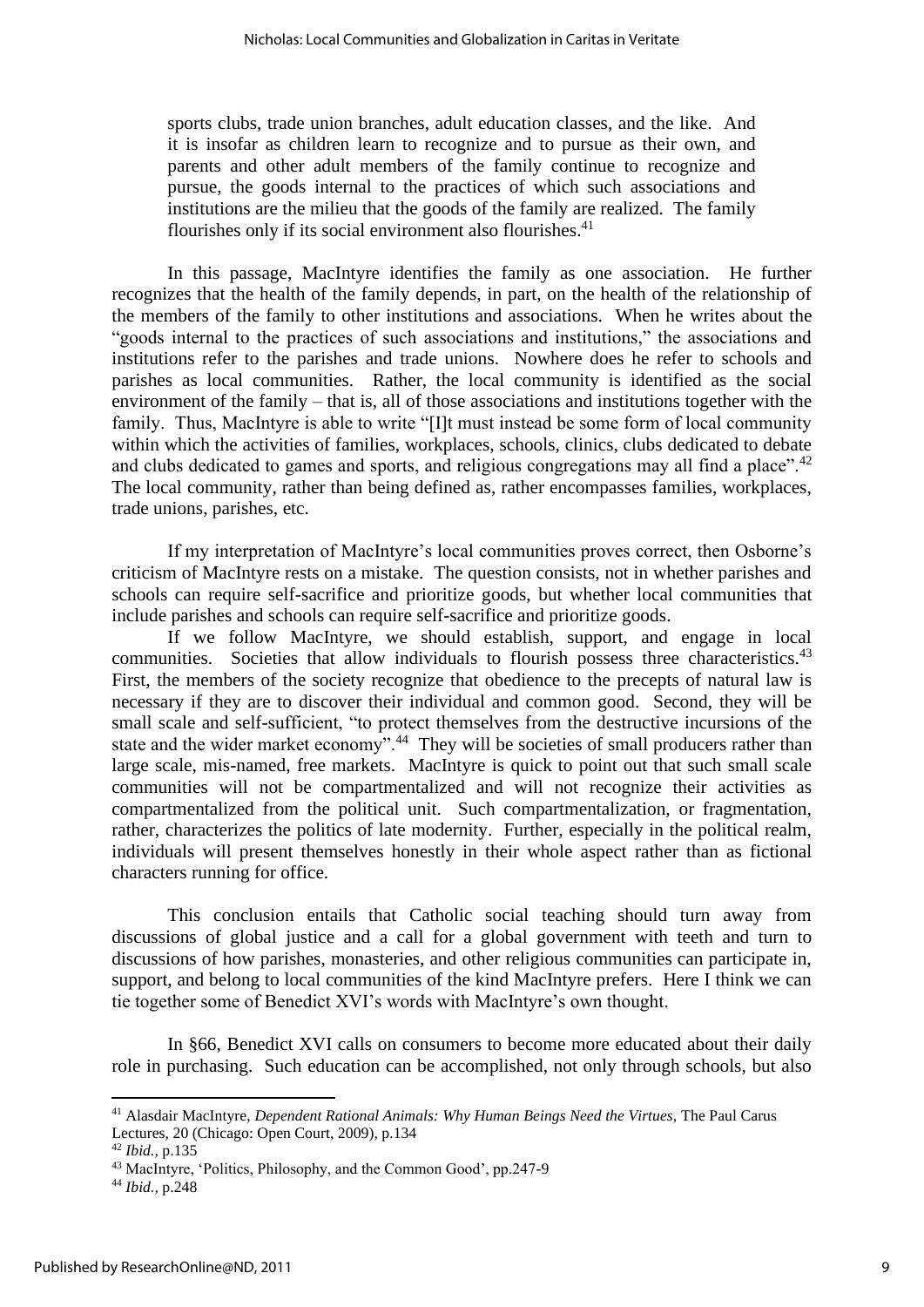through the parish as a dialogue partner in the common good of the local community. Further, consumers should search for new ways for exploring their economic roles. Benedict XVI mentions consumer cooperatives. Despite the fact that he makes these claims in a section focused on the global market, education and developing new modes of economic living are always local activities. They bring into question how the local community can supply its basic needs and provide a milieu for social flourishing.

Genuinely free markets are always local and small-scale in whose exchanges producers can choose to participate or not. And societies with genuinely free markets will be societies of small producers … in which no one is denied the possibility of the kind of productive work without which they cannot take their place in those relationships through which the common good is realized.<sup>45</sup>

One way of supporting local communities and their economies consists in developing local forms of control over utilities. A community that builds solar panels or wind turbines to provide electricity for itself moves one step closer to being self-sufficient. A church that aids in this self-sufficiency increases the local autonomy, not only of the community, but of itself and, further, protects the environment, an important concern of Benedict XVI's.

Also of import in relation to MacIntyre is Benedict XVI's call, following the tradition of Catholic Social Teaching from the publication of *Rerum Novarum* in 1891 on, to support trade unions.<sup>46</sup> However, he calls for such unions to turn away from their nationalistic interests to global interests. At this point, some ground must be bridged between Benedict XVI and MacIntyre. Labor unions will always be concerned with local institutions. Yet, they will gain more power to achieve their defense of the worker by aligning with workers in other communities and, thus, across the globe. When the focus becomes one of power or of money, however, it will always be the local community that will call the trade union back to its basic good. Here, we should see local parishes and religious communities, not only supporting, but requiring their non-ordained employees to join unions.

Talk of local communities is all well and good, someone might say, but what of globalization? Benedict XVI calls for us to become protagonists of globalization rather than its victims.<sup>47</sup> I think MacIntyre can make the most significant correction to *Caritas in Veritate* on this point.

Lying at the center of MacIntyre's embrace of local communities and his rejection of nation-states and globalization is rational debate and deliberation. Rational debate and deliberation remain absent from nation-states, despite the fact of voting, and nothing suggests anything will be different on the global level. The "vast majority have no say as to the alternatives between which they are permitted to choose. And there is no way in which the elites that determine those alternatives can be effectively challenged or called to account". Moreover, contemporary "education systematically prepares children to inhabit and to accept a society of gross inequalities and fails to prepare them for rational deliberation." <sup>48</sup> Both a system that allows rational deliberation and the individual's ability to call political leaders to

<sup>45</sup> *Ibid.,* p.249-50

<sup>46</sup> *CIV,* n.64

<sup>47</sup> *Ibid.,* n.42

<sup>48</sup> Alasdair MacIntyre, (2008) "What More Needs To Be Said: A Beginning, Although Only a Beginning, At Saying It," in Kelvin Knight and Paul Blackledge (eds.), *Revolutionary Aristotelianism* (Stuttgart: Lucius and Lucius, 2008), p.263).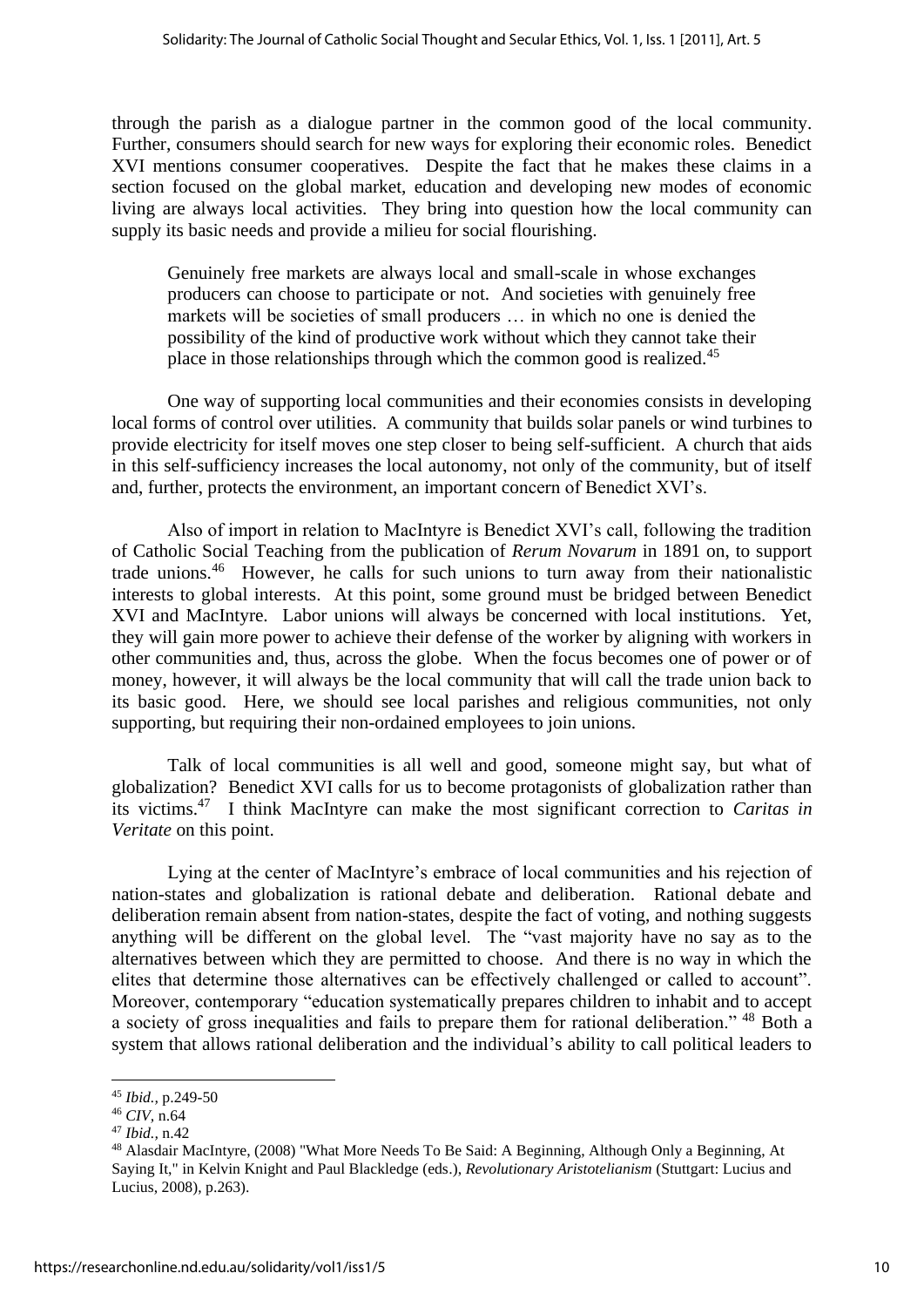account and a system that educates people for rational deliberation prove necessary for human flourishing at the level of the political common good. Lack of these aspects in modern nation states obscures "from most people in advanced societies the salient fact … that the costs of globalizing change, like the costs of natural disorders and the costs of war, are inflicted on and paid by those least able to afford them."

If we are to become protagonists of globalization, we will have to be able to engage in shared rational deliberation and call to account those who presume to be our leaders. MacIntyre and Benedict XVI are on the same line here, but MacIntyre recognizes the features of late advanced capitalism that prevent the hopes of Benedict XVI coming to fruition. Which fact leads to one more way in which Catholic Social Teaching must proceed: as members of local communities, churches must be at the forefront of educating children and adults. Bishops who look too easily to filling the pulpit at the cost of educating their ministers fail, not only the global Church and human society, but the local communities, and in so failing their local communities exacerbate their failure of humanity. Education within the Church, in its seminaries and universities, must embrace the challenge of education that MacIntyre makes in his recent *God, Philosophy, and Universities*. 49

#### **Conclusion**

I have examined Benedict XVI's metaphysics of the human person as relational in *Caritas in Veritate* in light of Alasdair MacIntyre's political philosophy. Benedict XVI cites a section of the Summa which proved controversial under Maritain's interpretation. Following Osborne's discussion, I argued that Maritain misinterpreted the passage in question and, further, that, combined with a passage from the Commentary on the Sentences, Benedict XVI avoids Maritain's interpretational mistake. Rather prioritizing the individual over the common good, Benedict XVI emphasizes that all human beings belong to the human family. We must, as a family, become protagonists of globalization by instituting a global government with real teeth. I suggested, further, that this call undermines itself insofar as it presents politics as an institution rather than a practice. Politics as practice is local and undergirds rational deliberation which is necessary for achieving the human end.

From this conclusion, I've argued that we need to look more closely at MacIntyre's alternative to the modern nation-state: local communities. This move entailed examining what MacIntyre means by local communities. Rejecting Osborne's interpretation that local communities can be identified with parishes, schools, and trade unions, I noted that MacIntyre says such communities have three characteristics. They are (1) observant of natural law, (2) small scale, and (3) societies of small producers. The first condition aligns MacIntyre's local communities with the tradition of Catholic Social Teaching by recognizing the importance of natural law as a foundation for a just society in which its members flourish. Thus, one avenue of further discussion would concern the development of a truly Thomistic natural law. MacIntyre has provided some possible ways forward toward this account, but greater development (such as the one I offered in 2009 at the Third Annual Conference of the International Society of MacIntyrean Enquiry)<sup>50</sup> needs to continue.

<sup>49</sup> MacIntyre, *God, Philosophy and Universities: A Selective History of the Catholic Philosophical Tradition*, (Plymouth, UK: Rowman & Littlefield Publishers Inc, 2009)

<sup>50</sup> Jeffery Nicholas, 'Critical Theory, Natural Law, and the Common Good: MacIntyre or Young; City or Polis', delivered at the the International Society for MacIntyrean Enquiry Third Annual Conference, University College Dublin, March 2009